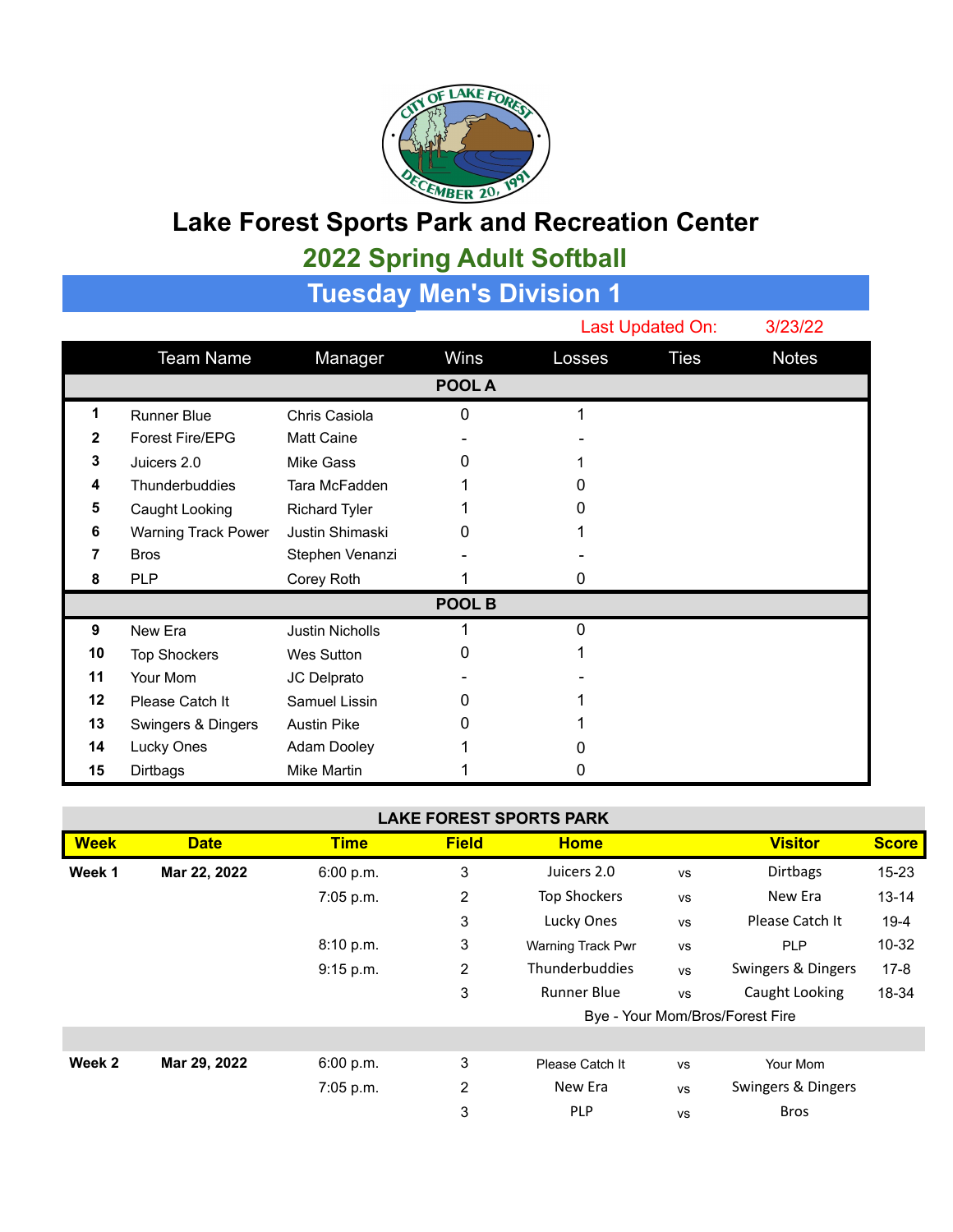|        |              | 8:10 p.m. | $\mathbf{3}$     | Dirtbags                                         | <b>VS</b>             | Lucky Ones                               |
|--------|--------------|-----------|------------------|--------------------------------------------------|-----------------------|------------------------------------------|
|        |              | 9:15 p.m. | $\overline{2}$   | <b>Caught Looking</b>                            | <b>VS</b>             | Thunderbuddies                           |
|        |              |           | 3                | Juicers 2.0                                      | <b>VS</b>             | <b>Forest Fire</b>                       |
|        |              |           |                  | Bye - Runner Blue/Top Shockers/Warning Track Pwr |                       |                                          |
|        |              |           |                  |                                                  |                       |                                          |
| Week 3 | Apr 5, 2022  | 6:00 p.m. | $\overline{3}$   | <b>Forest Fire</b>                               | VS                    | <b>Caught Looking</b>                    |
|        |              | 7:05 p.m. | $\boldsymbol{2}$ | <b>Top Shockers</b>                              | <b>VS</b>             | <b>Bros</b>                              |
|        |              |           | 3                | Your Mom                                         | <b>VS</b>             | Dirtbags                                 |
|        |              | 8:10 p.m. | 2                | PLP                                              | <b>VS</b>             | <b>Runner Blue</b>                       |
|        |              |           | 3                | <b>Bros</b>                                      | <b>VS</b>             | Warning Track Pwr                        |
|        |              | 9:15 p.m. | 2                | New Era                                          | <b>VS</b>             | <b>Lucky Ones</b>                        |
|        |              |           | 3                | Thunderbuddies                                   | <b>VS</b>             | Juicers 2.0                              |
|        |              |           |                  |                                                  |                       | Bye - Swingers & Dingers/Please Catch It |
|        |              |           |                  |                                                  |                       |                                          |
| Week 4 | Apr 12, 2022 | 6:00 p.m. | 3                | <b>Top Shockers</b>                              | <b>VS</b>             | Your Mom                                 |
|        |              | 7:05 p.m. | $\overline{c}$   | Warning Track Pwr                                | vs                    | <b>Bros</b>                              |
|        |              |           | 3                | Please Catch It                                  | <b>VS</b>             | Lucky Ones                               |
|        |              | 8:10 p.m. | 3                | Dirtbags                                         | VS                    | New Era                                  |
|        |              | 9:15 p.m. | $\overline{1}$   | <b>Swingers &amp; Dingers</b>                    | <b>VS</b>             | Juicers 2.0                              |
|        |              |           | $\overline{2}$   | Caught Looking                                   | <b>VS</b>             | PLP                                      |
|        |              |           | $\mathbf{3}$     | Runner Blue                                      | <b>VS</b>             | <b>Forest Fire</b>                       |
|        |              |           |                  | <b>Bye - Thunderbuddies</b>                      |                       |                                          |
|        |              |           |                  |                                                  |                       |                                          |
| Week 5 | Apr 19, 2022 | 6:00 p.m. | 3                | Swingers & Dingers                               | <b>VS</b>             | <b>Top Shockers</b>                      |
|        |              | 7:05 p.m. | $\overline{2}$   | Juicers 2.0                                      | <b>VS</b>             | <b>Warning Track Pwr</b>                 |
|        |              |           | 3                | Your Mom                                         | <b>VS</b>             | Lucky Ones                               |
|        |              | 8:10 p.m. | 3                | <b>Forest Fire</b>                               | <b>VS</b>             | Thunderbuddies                           |
|        |              | 9:15 p.m. | $\overline{1}$   | <b>Dirtbags</b>                                  | <b>VS</b>             | <b>PLP</b>                               |
|        |              |           | $\overline{2}$   | <b>Bros</b>                                      | <b>VS</b>             | Runner Blue                              |
|        |              |           | 3                | Please Catch It                                  | <b>VS</b>             | New Era                                  |
|        |              |           |                  | <b>Bye - Caught Looking</b>                      |                       |                                          |
|        |              |           |                  |                                                  |                       |                                          |
| Week 6 | Apr 26, 2022 | 6:00 p.m. | 2                | Juicers 2.0                                      | <b>VS</b>             | Runner Blue                              |
|        |              |           | 3                | Thunderbuddies                                   | <b>VS</b>             | <b>Bros</b>                              |
|        |              | 7:05 p.m. | $\overline{c}$   | Your Mom                                         | <b>VS</b>             | New Era                                  |
|        |              |           | 3                | <b>Forest Fire</b>                               | VS                    | <b>PLP</b>                               |
|        |              | 8:10 p.m. | $\overline{c}$   | Please Catch It                                  | VS                    | <b>Top Shockers</b>                      |
|        |              | 9:15 p.m. | $\mathbf{2}$     | Lucky Ones                                       | vs                    | Swingers & Dingers                       |
|        |              |           | 3                | Caught Looking                                   | <b>VS</b>             | Warning Track Pwr                        |
|        |              |           |                  |                                                  | <b>Bye - Dirtbags</b> |                                          |
|        |              |           |                  |                                                  |                       |                                          |
| Week 7 | May 3, 2022  | 6:00 p.m. | $\mathbf{2}$     | <b>PLP</b>                                       | <b>VS</b>             | Thunderbuddies                           |
|        |              |           | 3                | <b>Warning Track Pwr</b>                         | <b>VS</b>             | <b>Runner Blue</b>                       |
|        |              | 7:05 p.m. | $\overline{c}$   | Swingers & Dingers                               | VS                    | Your Mom                                 |